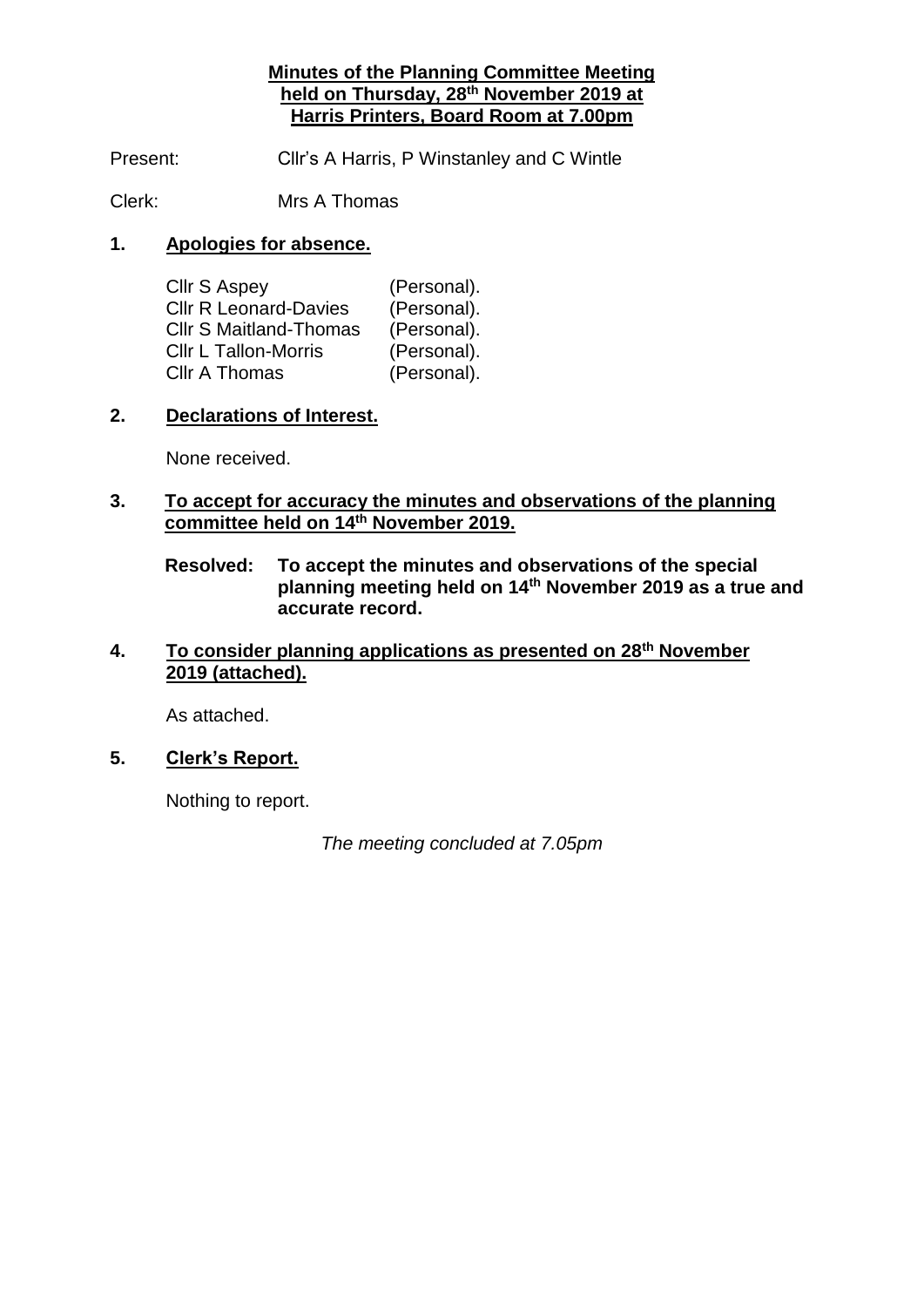# Porthcawl Town Council



### PLANNING APPLICATIONS FOR CONSIDERATION BY THE PLANNING COMMITTEE 28<sup>th</sup> November 2019

| <b>APPLICATION</b>                                           | <b>COMMENTS</b>                            |
|--------------------------------------------------------------|--------------------------------------------|
| P/19/622/FUL                                                 |                                            |
|                                                              |                                            |
| R Gardner & S Round                                          | <b>No Objection</b>                        |
|                                                              |                                            |
| 4 Church Place                                               |                                            |
| Porthcawl                                                    |                                            |
|                                                              |                                            |
| Convert dwelling into 2 self-contained flats including first |                                            |
| floor rear extension (amended plans received 7-11-10).       |                                            |
| P/19/793/FUL                                                 |                                            |
|                                                              | <b>No Objection</b>                        |
| Ms Poppy Jones                                               |                                            |
| 14 St Michaels Road                                          |                                            |
| Porthcawl                                                    |                                            |
|                                                              |                                            |
| Demolish garage/rear conservatory and outside store;         |                                            |
| construct single storey rear extension & loft conversion     |                                            |
| with roof lights plus internal modifications.                |                                            |
| P/19/800/FUL                                                 |                                            |
|                                                              |                                            |
|                                                              | <b>No Objection</b><br><b>Observation:</b> |
| Mr N Evans                                                   |                                            |
| 11 Rest Bay Close                                            | Plan shows two drop kerbs. Currently       |
| Porthcawl                                                    | only one in situ.                          |
|                                                              |                                            |
| Divide existing single dwelling into two dwellings.          |                                            |
| P/19/832/FUL                                                 |                                            |
|                                                              | <b>No Objection</b>                        |
| <b>Spring Design</b>                                         |                                            |
| <b>St Clares Convent</b>                                     |                                            |
| Clevis Lane                                                  |                                            |
| Porthcawl                                                    |                                            |
|                                                              |                                            |
| Demolition of Prayer Centre and construction of 5 bed        |                                            |
| detached dwelling.                                           |                                            |
| P/19/833/CAC                                                 |                                            |
|                                                              | <b>No Objection</b>                        |
| <b>Spring Design</b>                                         |                                            |
| <b>St Clares Convent</b>                                     |                                            |
| Clevis Lane                                                  |                                            |
|                                                              |                                            |
| Porthcawl                                                    |                                            |
|                                                              |                                            |
| Conservation Area Consent to demolish Prayer Centre and      |                                            |
| construct a 5 bed detached dwelling.                         |                                            |
|                                                              |                                            |
|                                                              |                                            |